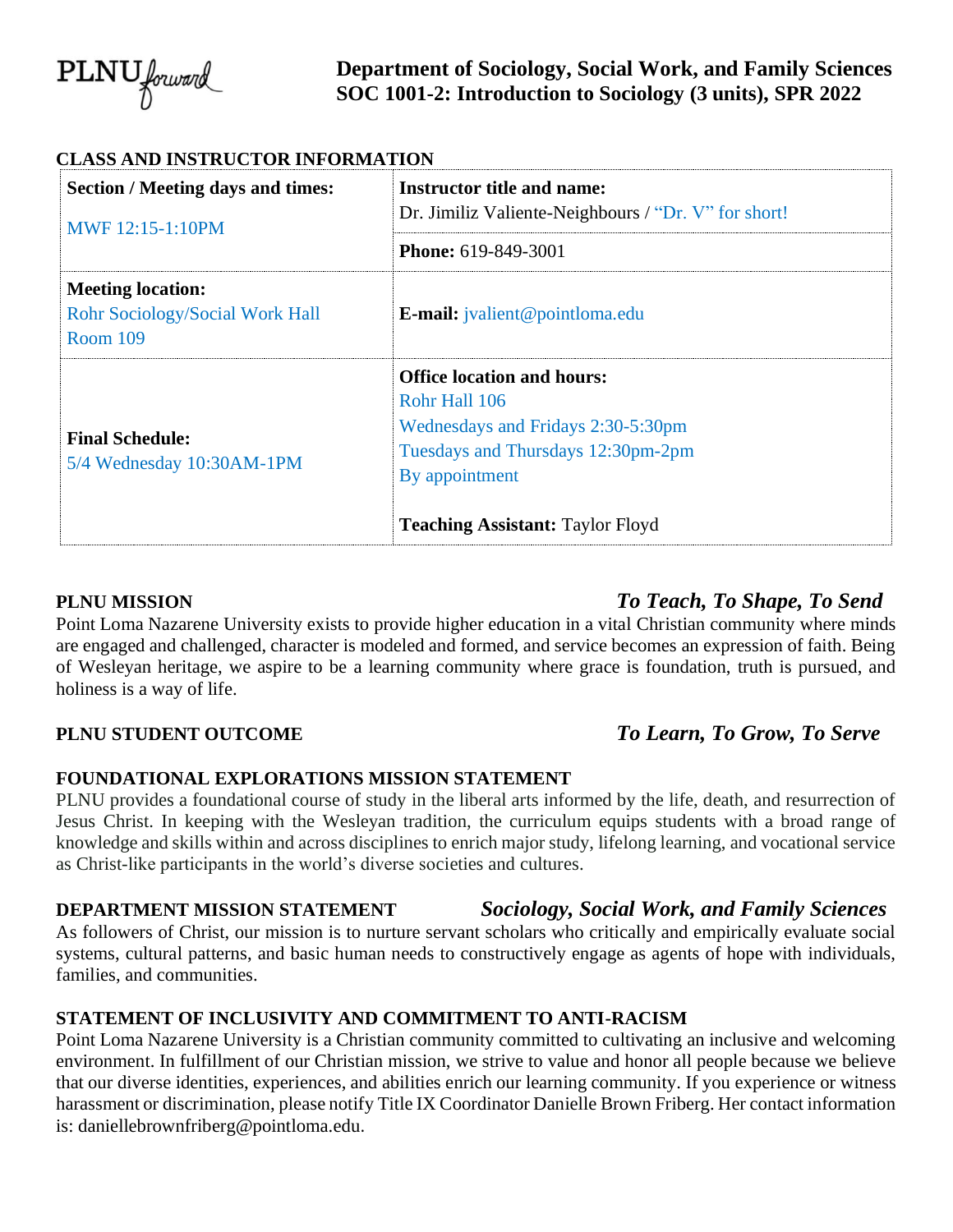## **WELCOME AND COURSE DESCRIPTION**

First of all, welcome to Introduction to Sociology! This introductory course is a general education (GE) course aimed at teaching students basic sociological theories and tools to better understand and engage the social world. During our semester together, we will explore ways of "thinking sociologically." What might this look like? One of our foundational theorists C. Wright Mills talks about this perspective as the *sociological imagination*: the ability to see our personal lives within a larger context, including how we as individuals are connected to the experiences of others and formations of institutions. *Building and practicing empathy is key.*

Sociologists study and analyze at both the micro and the macro level. This means that we will, for example, look at how individuals interpret symbols or define their identities, but also at how institutions, such as families, churches, schools, and governments, shape individuals' perceptions of themselves and others like them or, purportedly, unlike them. We will consider how things like gender, age, race, socioeconomic standing, disability, etc. influence the opportunities people have and the decisions they make.

Sociologists study a broad array of topics: from McDonald's and Disney to selfies and the SAT's; from dating and marriage to mothering and fatherhood. In addition to the foundational sociological theories and areas such as Culture, Deviance, and Research Methods, we will also explore Environmental Sociology, Health and Medicine, and Disability. This means that any background you bring to our class will enrich your individual as well as our collective experience and learning. Our diversity and interdisciplinarity will be strengths in this class!

**REQUIRED TEXT.** *Introduction to Sociology, 2nd Edition* (2015) through OpenStax. This is a FREE online text. You have a choice of downloading the free PDF from the link below, purchasing the iBook, or purchasing the hardback copy from the PLNU Bookstore or online retailers.

<http://openstaxcollege.org/textbooks/introduction-to-sociology> ISBN-10: 1938168410/ISBN-13: 978-1938168413

There will also be select articles and/or chapters, available as PDFs in Canvas, to help further illustrate and illuminate course concepts. You do not need to print the articles to bring to class, but do bring your reading notes. It is important that students complete these readings before class meetings! Our class is structured in a way that while I will provide a brief lecture to review or give an overview of our readings, we will mostly have discussions or group work. In some cases, we will view films and/or have guest lectures. In all cases, the key is to be prepared and be active in our learning process.



**COURSE LEARNING OUTCOMES.** Teaching Sociology is a passion of mine, and I am excited to share this semester with you. Upon completion of this course, my prayer is that students will be able to<sup>1</sup>:

- Identify and critique various social structures, particularly those resulting in inequality and injustice.
- Evaluate and apply social science data to inform decisions in everyday life.
- Describe and exemplify the relationship between our Christian faith and human actions.
- Apply service-minded sociological concepts to specific need areas in our communities.
- Demonstrate an understanding of the complex issues faced by diverse groups in global contexts and across cultures.

**PLNU CREDIT HOUR POLICY.** In the interest of providing sufficient time to accomplish the stated Course Learning Outcomes, this class meets the PLNU credit hour policy for a 3-unit class delivered over 15 weeks. Specific details about how the class meets the credit hour requirement can be provided upon request. (Based on 37.5 hours of student engagement per credit hour.) I hope that your learning continues beyond this class, so on top of the course learning outcomes listed above, please let me know of other spiritual, service-oriented, or career-oriented goals you may have that you hope to work toward, and we can have a conversation about how you hope this class can be helpful for you.

<sup>&</sup>lt;sup>1</sup> Respectively, EP 2.1.4 (1), EP 21.6 (2), EP 2.1.1 (1, 2), EP 2.1.7 (2), and EP 2.1.4 (1).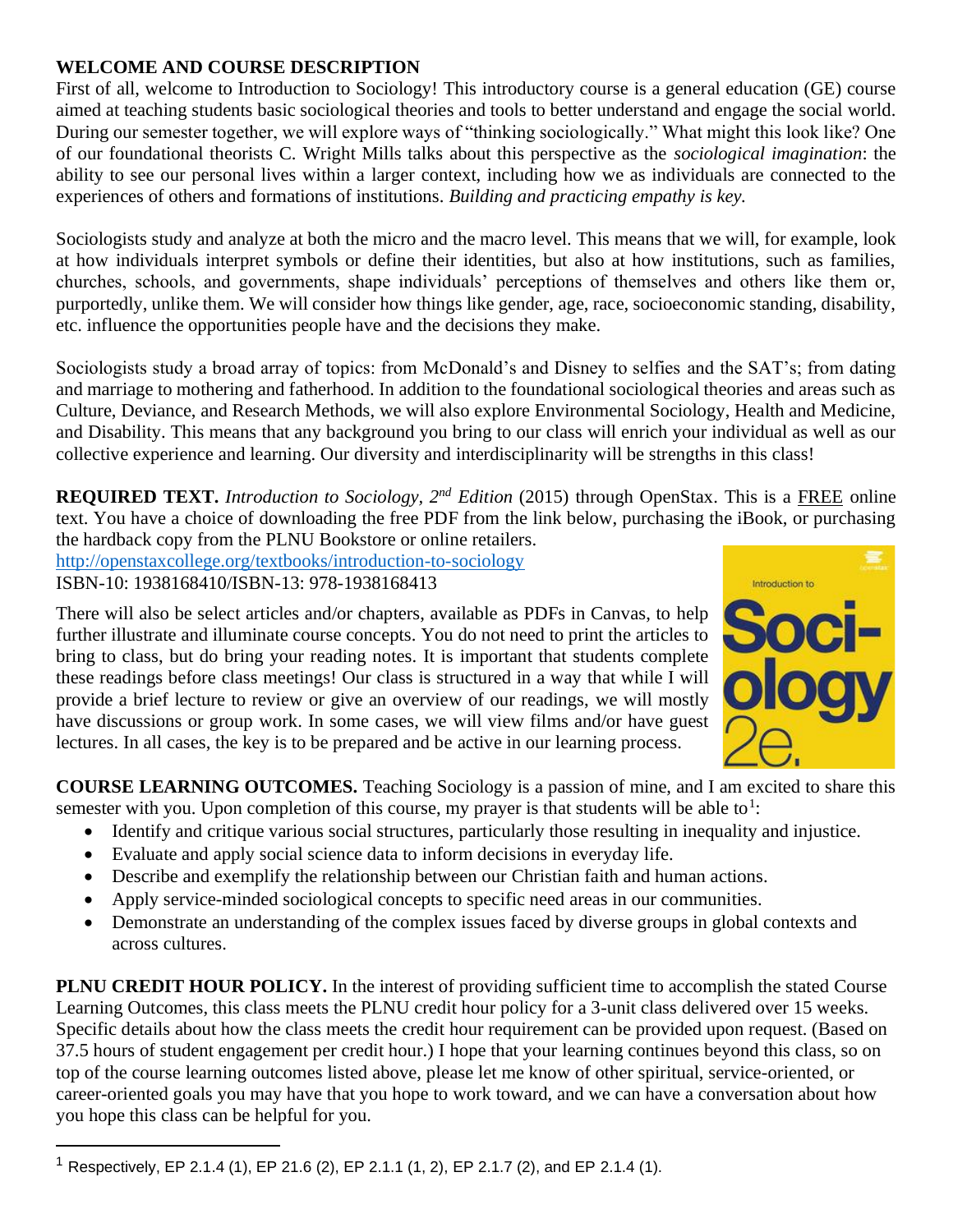### **COURSE REQUIREMENTS**

**1. Attendance.** This is worth **5%**. Your regular and punctual attendance at all classes is essential for our community-building, shared spiritual journey, and optimum academic achievement! Regular and punctual attendance at all class sessions is considered essential to optimum academic achievement. Being late, leaving early, or missing 10 minutes of class or more counts as an absence. Being asked to put away your electronics after class has started counts as an absence. You are welcome to TWO WELLNESS DAYS, which I recommend reserving for when you are feeling ill or need a mental health break. These two days will not be penalized. Your third absence will be penalized—your attendance percentage will be reduced to 2.5%. Your fourth absence will result in 0% for attendance. Please read the "PLNU Attendance and Participation Policy" below for more details.

**2. Contributions to Discussion, and Assignments.** These altogether are worth **25%** of your total grade. Your attendance is required in the class because of the nature of our class meetings, which will consist of both lectures and group discussions/activities. Lack of attendance and participation will be deducted from this total percentage.

**2. Quizzes.** There will be three quizzes, one of which is the cumulative final exam. These altogether are worth **55%** of your total grade. Each quiz will be a combination of multiple choice, true-false, and short answer questions in Canvas based on the readings, videos, and lectures. It will also require you to demonstrate understanding of course materials through application questions. You will be permitted to use hard copies of your course notes, but not your textbook. The exam will be done through Honorlock, and you will be required to show your notes.

**3. Final Essay.** These together are worth **15%** of your total grade. The final essays will be an opportunity for you to demonstrate and apply what you have learned in the class, as well as integrate our class materials with your career plans, including what the guest speakers have shared with us. The prompts and rubric will be provided no later than Week 14. The due date will be during Finals Week, no later than 12/16 Thursday at 7pm.

| <b>ASSIGNMENT VALUES</b>                       |     | <b>GRADING SCALE</b> |                                                          |
|------------------------------------------------|-----|----------------------|----------------------------------------------------------|
| Assignments, Contribution to Discussions, etc. | 25% | $A = 93 - 100$       | $C = 73-76$                                              |
| Attendance                                     | 5%  | $A = 90-92$          | $C = 70-72$                                              |
| Quiz 1                                         | 15% | $B+=87-89$           | $D+=67-69$                                               |
| Quiz 2                                         | 15% | $B = 83 - 86$        | $D = 63-66$                                              |
| Quiz 3                                         | 25% | $B = 80-82$          | $D = 60-62$                                              |
| <b>Final Essays</b>                            | 15% | $C_{+} = 77-79$      | $F = 59$ and less                                        |
|                                                |     |                      | *There is no "rounding up" – emails requesting this will |
|                                                |     | not be answered.     |                                                          |

**LATE ASSIGNMENT POLICY.** Be mindful of deadlines! All assignments are to be submitted when they are due. There will be no opportunities to make up missed in-class assignments or classwork, unless students have medical emergencies or are considered "excused" by the administration. Those with medical emergencies will need to discuss with me their revised deadlines. I also understand that sometimes students have to reprioritize due to things beyond their control. If this happens to you, inform me immediately.

## **LATE ASSIGNMENT DEDUCTIONS.**

| W/in 24 hours -10% of total grade earned | $\vert$ 4-5 days late -50% of total grade earned |
|------------------------------------------|--------------------------------------------------|
| 2-3 days late -20% of total grade earned | $\vert$ > 5 days late Not Accepted, 0 points     |

**PLNU ATTENDANCE AND PARTICIPATION POLICY.** If the student is absent for more than 10 percent of class sessions, the faculty member will issue a written warning of de-enrollment. If the absences exceed 20 percent, the student may be de-enrolled without notice until the university drop date or, after that date, receive the appropriate grade for their work and participation.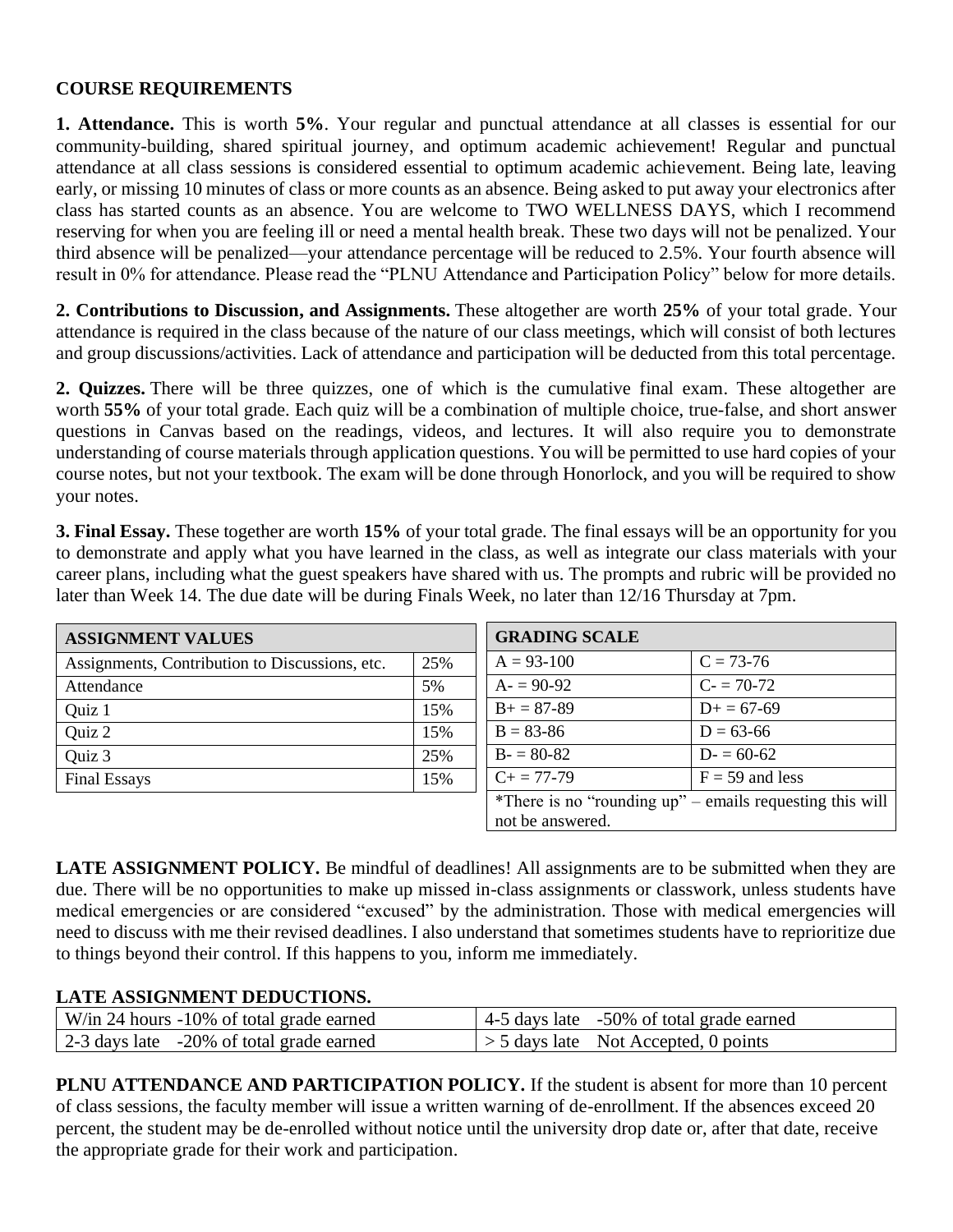- **10 minutes.** Being late, leaving early, or missing 10 minutes of class or more counts as an absence. You are responsible for being in class the entire time. Do not schedule appointments, work, or advising meetings during our class. If faculty/advisers ask to meet with you during our class, please let them know about my policy and to plan accordingly. An email from the adviser/faculty will not excuse this absence.
- **Electronics/Phones.** Being asked to put away your electronics after class has started counts as an absence.
- **Two Wellness Days.** I recommend saving these two days for when you are not feeling well or need more rest. You are also still responsible for turning in the homework and assignment by the deadline. Quiz/Exam dates are not open to Wellness Days. Also, PLNU policy: Absences with doctors' notes are not considered excused absences. Professors are not to ask students for HIPPA information (medical documentation).
- **Excused Absences.** Excused absences are only those approved by the Provost for specific students participating in certain university-sanctioned activities. I get emails directly from the university with students' names on them.
- **In-Person Learning.** With the exception of university-mandated virtual learning or if a student has been approved by the university due to health concerns (I will get an email), students who ask to be on Zoom for a class session will still be considered absent.

**STATE AUTHORIZATION.** State authorization is a formal determination by a state that Point Loma Nazarene University is approved to conduct activities regulated by that state. In certain states outside California, Point Loma Nazarene University is not authorized to enroll online (distance education) students. If a student moves to another state after admission to the program and/or enrollment in an online course, continuation within the program and/or course will depend on whether Point Loma Nazarene University is authorized to offer distance education courses in that state. It is the student's responsibility to notify the institution of any change in his or her physical location. Refer to the map on [State Authorization](https://www.pointloma.edu/offices/office-institutional-effectiveness-research/disclosures) to view which states allow online (distance education) outside of California.

**PLNU COPYRIGHT POLICY.** Point Loma Nazarene University, as a non-profit educational institution, is entitled by law to use materials protected by the US Copyright Act for classroom education. Any use of those materials outside the class may violate the law.

**PLNU ACADEMIC HONESTY POLICY.** Academic dishonesty is the act of presenting information, ideas, and/or concepts as one's own when in reality they are the results of another person's creativity and effort. Per PLNU policy, faculty can assign a failing grade for that assignment/examination or for the course. Please do not risk it! Students should demonstrate academic honesty by doing original work and by giving appropriate credit to the ideas of others. Academic dishonesty is the act of presenting information, ideas, and/or concepts as one's own when in reality they are the results of another person's creativity and effort. A faculty member who believes a situation involving academic dishonesty has been detected may assign a failing grade for that assignment or examination, or, depending on the seriousness of the offense, for the course. Faculty should follow and students may appeal using the procedure in the university Catalog. See [Academic Policies](https://catalog.pointloma.edu/content.php?catoid=52&navoid=2919#Academic_Honesty) for definitions of kinds of academic dishonesty and for further policy information.

**ACADEMIC ACCOMMODATIONS.** PLNU is committed to providing equal opportunity for participation in all its programs, services, and activities. Students with disabilities may request course-related accommodations by contacting the Educational Access Center via [EAC@pointloma.edu](mailto:EAC@pointloma.edu) or 619-849-2486. Once a student's eligibility for an accommodation has been determined, the EAC will issue an academic accommodation plan ("AP") to all faculty who teach courses in which the student is enrolled each semester. PLNU highly recommends that students speak with their professors during the first two weeks of each semester/term about the implementation of their AP in that particular course and/or if they do not wish to utilize some or all of the elements of their AP in that course. Students who need accommodations for a disability should contact the EAC as early as possible (i.e., ideally before the beginning of the semester) to assure appropriate accommodations can be provided. It is the student's responsibility to make the first contact with the EAC.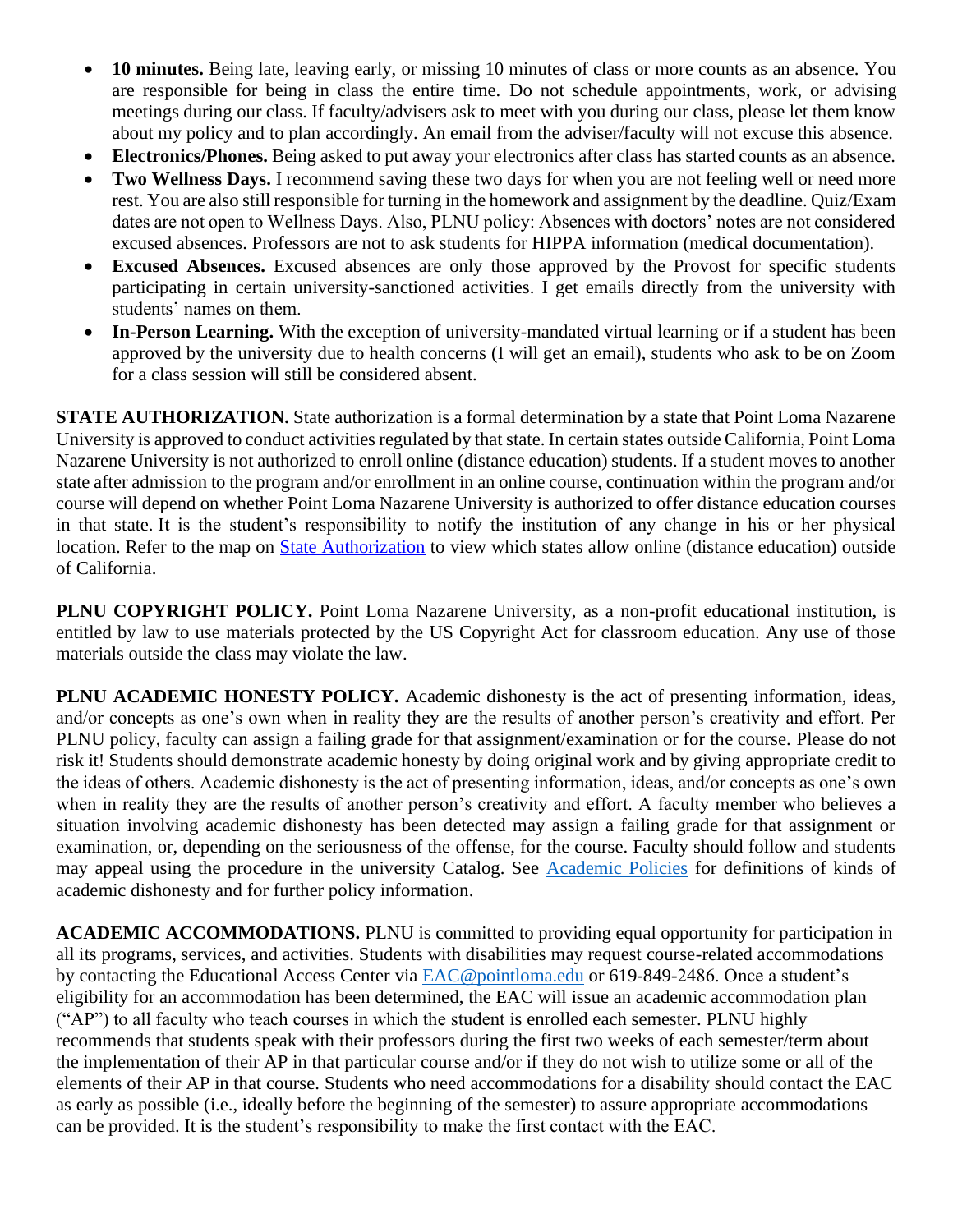**SPIRITUAL CARE.** Please be aware PLNU strives to be a place where you grow as whole persons. To this end, we provide resources for our students to encounter God and grow in their Christian faith. If students have questions, a desire to meet with the chaplain or have prayer requests you can contact the Office of the Spiritual Development.

**FINAL EXAMINATION POLICY.** Successful completion of this class requires observing the deadline, which is set for May 5, Thursday 4:30-7pm (papers turned in by 7pm). There is no alternate scheduling permitted.

**TECHNOLOGY USE DURING CLASS.** There are no laptops allowed for note-taking during class. Please come to class with a notebook and a pen/pencil. You may use an iPad, but note that ONLY HARD COPIES of notes are allowed during quizzes/exams in Canvas with Honorlock. My policy before virtual learning due to COVID has always been notebooks-only. When I allowed it in Fall 2021, the general outcome has been disengagement, distractedness, and lower exam scores. Other faculty feel similarly and below are reasons why.

# **Why do my fellow faculty and I feel so strongly about putting away electronics in class?**

- o Avoid zombie note-taking. Zombie note-taking does not equal learning. Instead of copying everything, synthesize what you are learning. Highlight what stands out to you.<sup>2</sup>
- o Avoid distracted note-taking. When you are on your laptop or phones, it is hard not to check other things. Notifications interrupt your learning process and sense-making.<sup>3</sup>
- o Avoid distracting your peers.<sup>4</sup> When your peers see your online activity, it interrupts learning.
- o Avoid time wasted in class. Listening intently in class equates to less studying-cramming time before exams or paper deadlines.<sup>5</sup>

**EXTRA CREDIT.** There will be NO extra credit opportunity during the semester, unless otherwise announced. Please do not rely on them or ask for them.

# **COVENANT AND COMMUNITY GUIDELINES.**

Consider this syllabus not as a contract but as a *covenant* among all of us. Let us build an environment that helps us all feel loved, welcomed, and challenged-supported, a balance of understanding where we are coming from as well as extending our growth zones—hard but necessary. Toward this end, let's keep in mind the following: RESPECT. What does this look like? How do we embody it?

- **Use inclusive language.** Our words have power, so let us be considerate of what we say and write and how they may impact others. Speak up/out as needed with courage, grace, and humility.
- **Give your full attention to the faculty and to your peers.** Some theologians describe prayer as attention. As we seek to become our best selves to serve God's world, let us consider how we act and interact. Put away your phones, other electronic devices, and anything that takes attention away from the task at hand, while class is in session.
- **Come to class on time, participate actively, and do not pack your materials before dismissal.** Please plan ahead in terms of looking for parking spaces or printing materials before coming to class. We will take the entire class time, so schedule other activities around our class time.
- **Be honest with your work.** Do original work and give appropriate credit to the ideas of others. This includes proper citation formats on papers/projects.

<sup>2</sup> [http://journals.sagepub.com/doi/abs/10.1177/0956797614524581;](http://journals.sagepub.com/doi/abs/10.1177/0956797614524581)

<https://www.chronicle.com/blogs/linguafranca/2014/08/25/why-im-asking-you-not-to-use-laptops/>

<sup>&</sup>lt;sup>3</sup>[http://www.slate.com/articles/health\\_and\\_science/science/2013/05/multitasking\\_while\\_studying\\_divided\\_atten](http://www.slate.com/articles/health_and_science/science/2013/05/multitasking_while_studying_divided_attention_and_technological_gadgets.html) tion and technological gadgets.html

<sup>4</sup> <https://www.sciencedirect.com/science/article/pii/S0360131512002254>

<sup>5</sup> [https://www.insidehighered.com/news/2018/07/27/class-cellphone-and-laptop-use-lowers-exam-scores-new](https://www.insidehighered.com/news/2018/07/27/class-cellphone-and-laptop-use-lowers-exam-scores-new-study-shows)[study-shows](https://www.insidehighered.com/news/2018/07/27/class-cellphone-and-laptop-use-lowers-exam-scores-new-study-shows)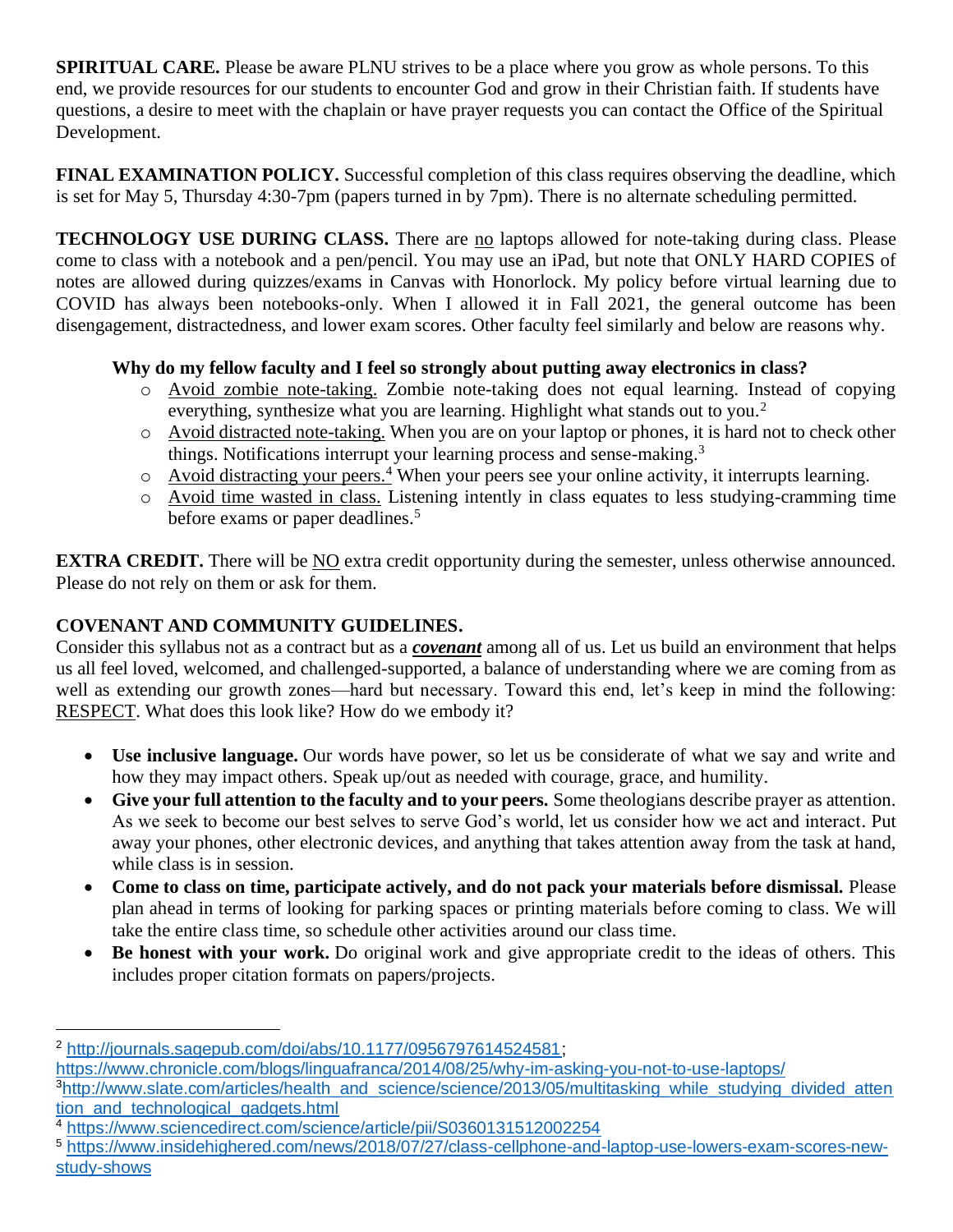• **Say "I'm sorry for my mistake. Please teach me."** God created us to be interdependent beings—we cannot live alone and we grow to be "more perfect in God" when we learn from each other. Let us acknowledge when we hurt each other—even without the intent to—and be humble.

If you have any questions or concerns or just want to chat, please feel free to contact me by e-mail or make an appointment with me to talk during office hours. I look forward to building this learning community with you.

| WK/DATE         | DAY: TOPIC/READING/ASSIGNMENT                                               |
|-----------------|-----------------------------------------------------------------------------|
| 1: Jan 11 "Mon" | 1: Introductions, Community Guidelines, Syllabus                            |
| 1: Jan 12 Wed   | 2: What is Sociology, Why Sociology, and Cognitive Empathy                  |
|                 | CH 1.1 and 1.4                                                              |
| 1: Jan 14 Fri   | 3: Sociological Imagination                                                 |
| Jan 17 Mon      | MLK, JR. DAY - NO CLASS                                                     |
| 2: Jan 19 Wed   | 4: Types of Societies                                                       |
|                 | CH 4.1 and CH 21.3                                                          |
| 2: Jan 21 Fri   | 5: Sociological Theories and Paradigms                                      |
|                 | CH 1.2-1.3 and CH 4.2                                                       |
| 3: Jan 24 Mon   | 6: Sociological Theories and Paradigms                                      |
|                 | CH 4.3 and CH 5.1                                                           |
| 3: Jan 26 Wed   | 7: Socialization                                                            |
|                 | CH 5.2-5.4                                                                  |
| 3: Jan 28 Fri   | 8: Socialization                                                            |
|                 | CH 5.2-5.4                                                                  |
| 4: Jan 31 Mon   | 9: Culture                                                                  |
|                 | CH 3.1-3.2                                                                  |
| 4: Feb 2 Wed    | 10: Culture                                                                 |
|                 | CH 3.3                                                                      |
| 4: Feb 4 Fri    | 11: Sociological Research and Ethical Concerns                              |
|                 | CH 2.1-2.3                                                                  |
| 5: Feb 7 Mon    | 12: Research: Surveys, Interviews, Participant Observation, and Ethnography |
| 5: Feb 9 Wed    | 13: Research: Case Study, Experiments, Secondary Data Analysis              |
| 5: Feb 11 Fri   | <b>GROUP WORK IN CLASS</b>                                                  |
| Feb 12 Sat      | *Submit group work slides in Canvas by 2/19 Sat 11:59PM                     |
| 6: Feb 14 Mon   | <b>PRESENTATIONS</b>                                                        |
| 6: Feb 16 Wed   | <b>PRESENTATIONS</b>                                                        |
| 6: Feb 18 Fri   | <b>PRESENTATIONS</b>                                                        |
| Feb 19 Sat      | QUIZ IN CANVAS due by 2/26 Sat 11:59PM                                      |
| 7: Feb 21 Mon   | 14: Deviance and Control                                                    |
|                 | CH 7.1                                                                      |
| 7: Feb 23 Wed   | 15: Socialization Agent: Media                                              |
|                 | CH 8.1-8.2                                                                  |
| 7: Feb 25 Fri   | 16: Socialization Agent: Media                                              |
|                 | CH 8.3-8.4                                                                  |
| 8: Feb 28 Mon   | 17: Socialization Agent: Religion                                           |
|                 | CH 15.1                                                                     |
| 8: Mar 2 Wed    | 18: Socialization Agent: Religion<br>CH 15.2-15.3                           |
| 8: Mar 4 Fri    | 19: Socialization Agent: Marriage and Family                                |
|                 | CH 14.1-14.2                                                                |
|                 |                                                                             |

### **SOC 3060 SP22 COURSE SCHEDULE**